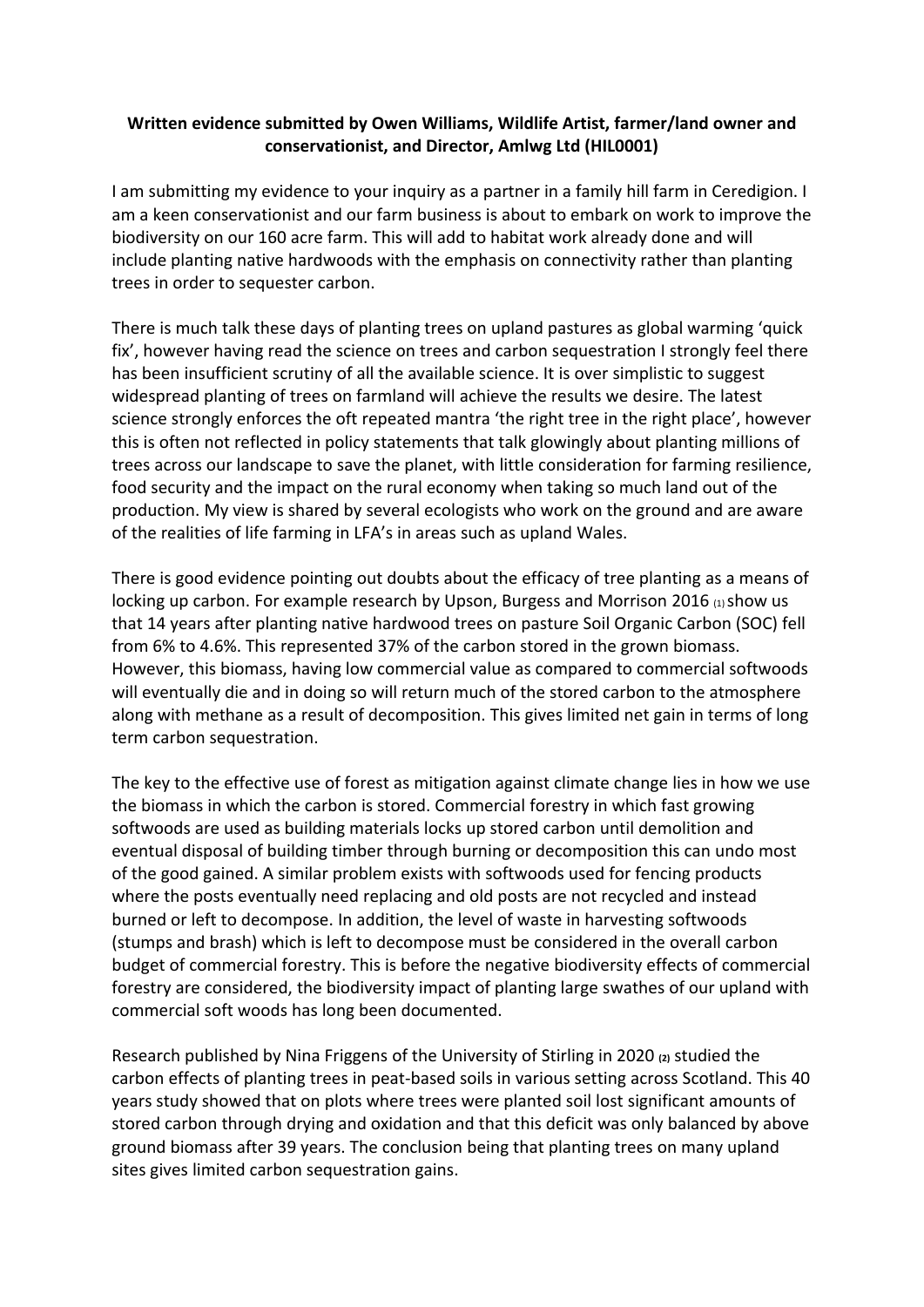So it is becoming clear that tree planting to mitigate against climate change is far more nuanced than current policy making would suggest. Too little consideration has been given to the alternative of locking up more carbon in pastoral soils through regenerative livestock grazing and management. It is widely accepted that much of our soils are in poor condition which suggests the potential to lock up more carbon if we improve management. A recent small study I conducted over 6 farms in West Wales in which I took 100 samples on livestock grazed pastures showed that soil carbon varied from a low of 3.8% to a high of 11.3%, this hints at the potential for significant improvement.

There are serious negative economic, social and cultural impacts of taking large areas of upland Wales out of food production through tree planting. Although new native hardwood plantations will require some management this will provide limited employing opportunities for future generations. This will undoubtedly lead to depopulation of young people from our farmed landscape seeking better opportunities elsewhere. The knock-on effect will be the inflation of rural property prices as wealthy people buy up vacant farmhouses pricing those young people who decide to remain in the countryside out of the property market. There will be impact on local schools as demographics change from young families to older resident who have the wealth to buy up vacated properties, in turn will adversely affect the Welsh language and culture.

Farming in Wales is going through a tough time due to Brexit and the phasing out of subsidies. Large companies are already buying farms in Wales in order to plant trees on agricultural land as a way of offsetting their dirty use of carbon. This is a false prospectus because they are manipulating the organic carbon cycle (which is circular) so that they are excused adding CO2 and methane to that cycle by dangerously unlocking carbon that has been stored in fossil fuels for millions of years. Furthermore these companies care little for local communities, the Welsh language, and culture, their tick box approach to carbon offset gives them no reason to contribute to our rural communities. In addition to offsetting carbon they also hold an asset which should be owned by local people not shareholders sitting comfortably away from the day to day pressure of making an honest and sustainable living from the land.

Government needs to offer hope to the farming community in Wales that there is a viable future business model of food production, management for public goods, and carbon sequestration. The reversal in the decline of farmland biodiversity is achievable without sacrificing farming resilience, many farmers are already embracing regenerative livestock management practices and Welsh Government funded 'Sustainable Management Schemes' are providing blue-prints for a sustainable future in farming. The potential for farmers to trade their carbon capture offers a way to compensate for income foregone in improving biodiversity without impacting the hard pressed public purse

We must not forget that despite being a managed landscape grazed pastures are not inherently bad for biodiversity. Our farm has areas of mountain pansy that are there purely due to sheep grazing reducing competition from other plants. Our grazed pastures provide winter feeding for species such as woodcock which are the most numerous wader in Wales. Having arrived here in autumn from their breeding grounds in Russia they survive on a night